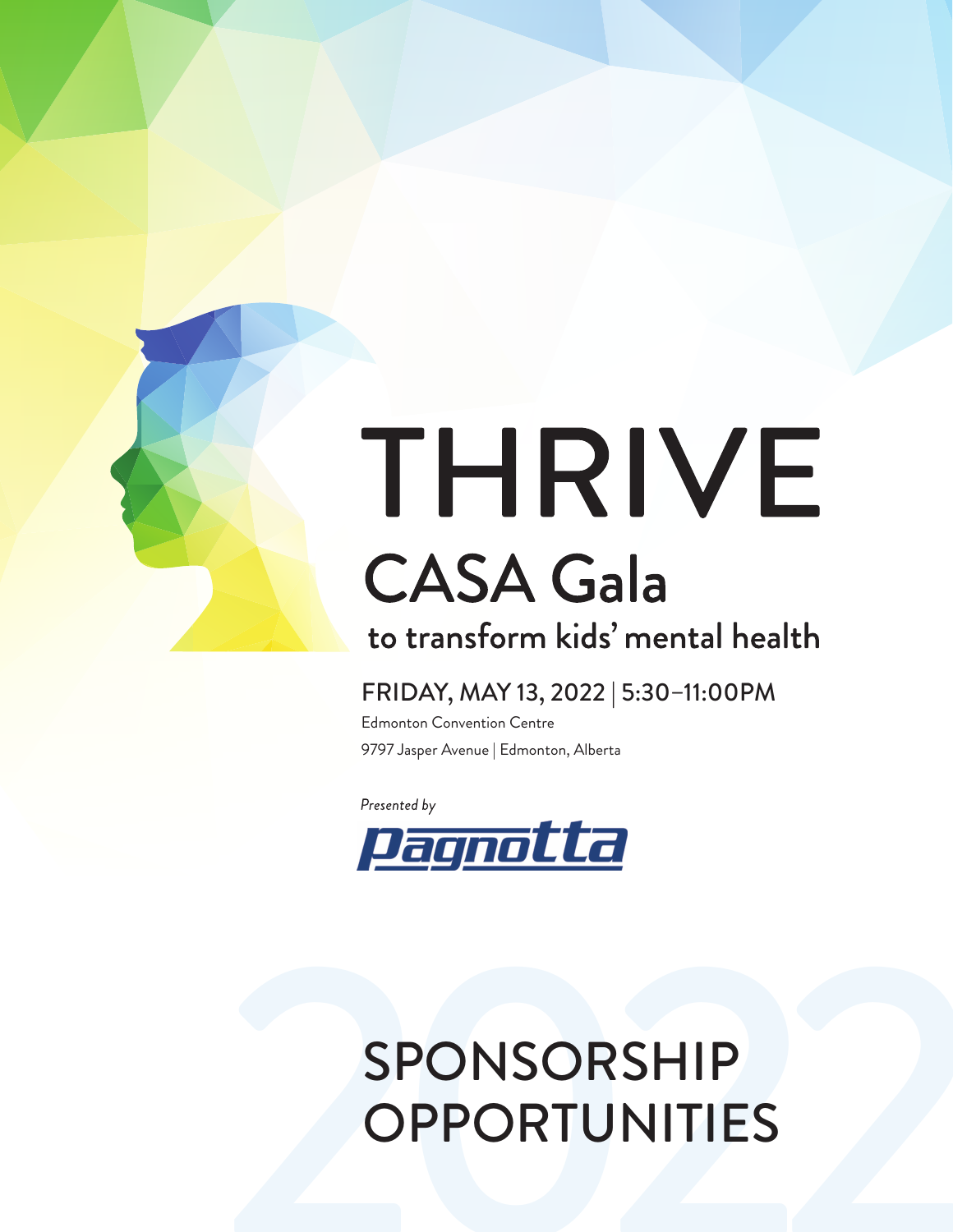**THRIVE CASA Gala** to transform kids' mental health

Formerly the CASA Gala, Thrive is the return of our annual award winning gala to celebrate together in a beautiful and elegant surrounding, and to raise funds for CASA's programs and services for kids and their families, who need mental health support now more than ever.

Hosted by Canadian tenor, Adam Fisher and The Dave Babcock Orchestra with Special Guests: Edmonton's own rising star Hailey Benedict with award-winning Melisizwe Brothers and local favourite Ariana Whitlow.



# A NEW VISION FOR MENTAL HEALTH SERVICE

CASA Child, Adolescent and Family Mental Health is a trusted non-profit organization delivering holistic, culturally safe, wrap-around mental health services to children ages 3 to 18 and their families. We do this through a team of specialized mental health professional who are trauma experts committed to delivering outcomes-based programming in collaboration with community partners.

CASA is embarking on a new five-year roadmap to be leaders in child-centred, familyinclusive mental health services, with a focus on programming efficacy, relevance and financial health. We're levelling up to provide twice as many kids with service over the next few years – services they need now more than ever.

### How is CASA leveling up its services to kids and families?

- Expanding services in our own footprints and moving to evening, weekend and summer programming;
- Enhancing online services;
- Going to where kids are, by working with community partners to find spaces in their facilities and organizations to provide service.

### OUR VISION

A community where all children, youth and their families are provided with timely mental health care and empowered to thrive.

### OUR MISSION

To build resilience through holistic, evidence-informed and compassionate care, and to advocate for children, youth and families with mental illness.

### OUR VALUES

**Community** Collaboration Child-centred and family-inclusive care Equity, diversity and inclusion Outcomes-based accountability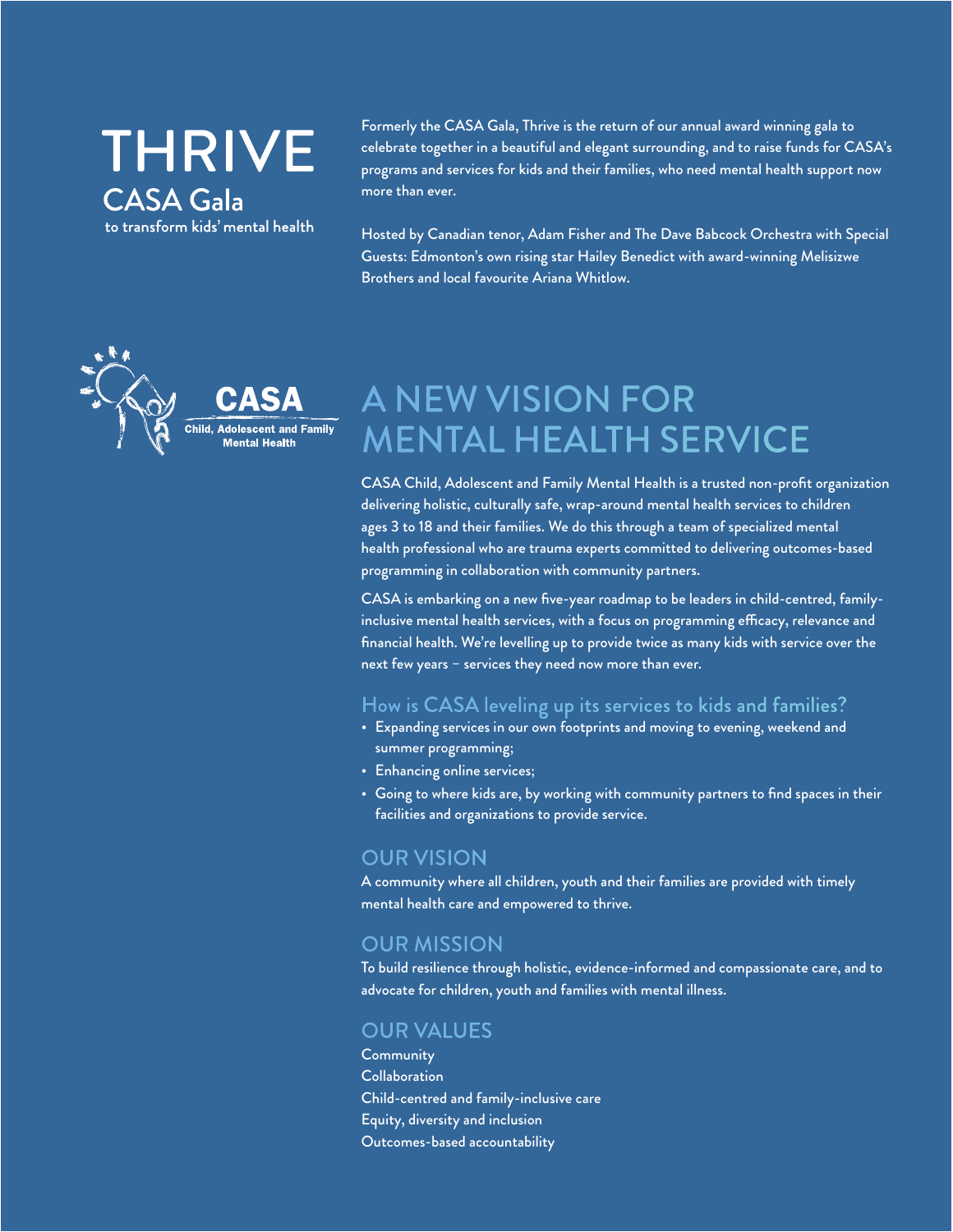# **THRIVE** CASA Gala

to transform kids' mental health

# PRESENTING SPONSOR **\$50,000 SOLD**

- CASA Gala 2022 will proudly promote your company name as the presenting sponsor
- Company name/logo included on all Gala marketing materials and top billing on event sponsor wall
- Custom social media graphic to use on your own channel
- Opportunity to bring greetings from the podium during the formal program (2 mins.)
- Premier gala seating for one table of ten (10) guests for the CASA Gala 2022
- Complimentary champagne at your table

# QR CODE DIGITAL SPONSOR **\$30,000**

- Company name/logo printed on the QR code that will be displayed throughout the Gala, printed program and used for guests to scan throughout the night
- Custom social media graphic to use on your own channel
- Premier gala seating for one table of ten (10) guests for the CASA Gala 2022
- Complimentary champagne at your table

# LEVEL UP LOUNGE SPONSOR **\$25,000**

- Level Up Lounge in the main ballroom predominately branded with your Company name/logo
- Custom social media graphic to use on your own channel
- Eight (8) complimentary tickets with preferred seating for CASA Gala 2022
- Complimentary champagne at your table

### **IN ADDITION, TO THE ABOVE CASA GALA SPONSORS WILL RECEIVE:**

- Verbal thanks at the CASA Gala by evening EMCEE
- Recognition as a sponsor at all four CASA locations
- Company name/logo included in all event media announcements and online including: (www.casaservices.org, CASA Social Media accounts and CASA Foundation E-news)
- Company name/logo featured in CASA Gala program
- Company name/logo featured in visual presentations at CASA Gala
- Post Edmonton Journal digital Thank You ad

### **SPONSORSHIP CONTACT**

Nadine Samycia *Chief Donor Love Officer*

NSamycia@casaservices.org 780-400-4539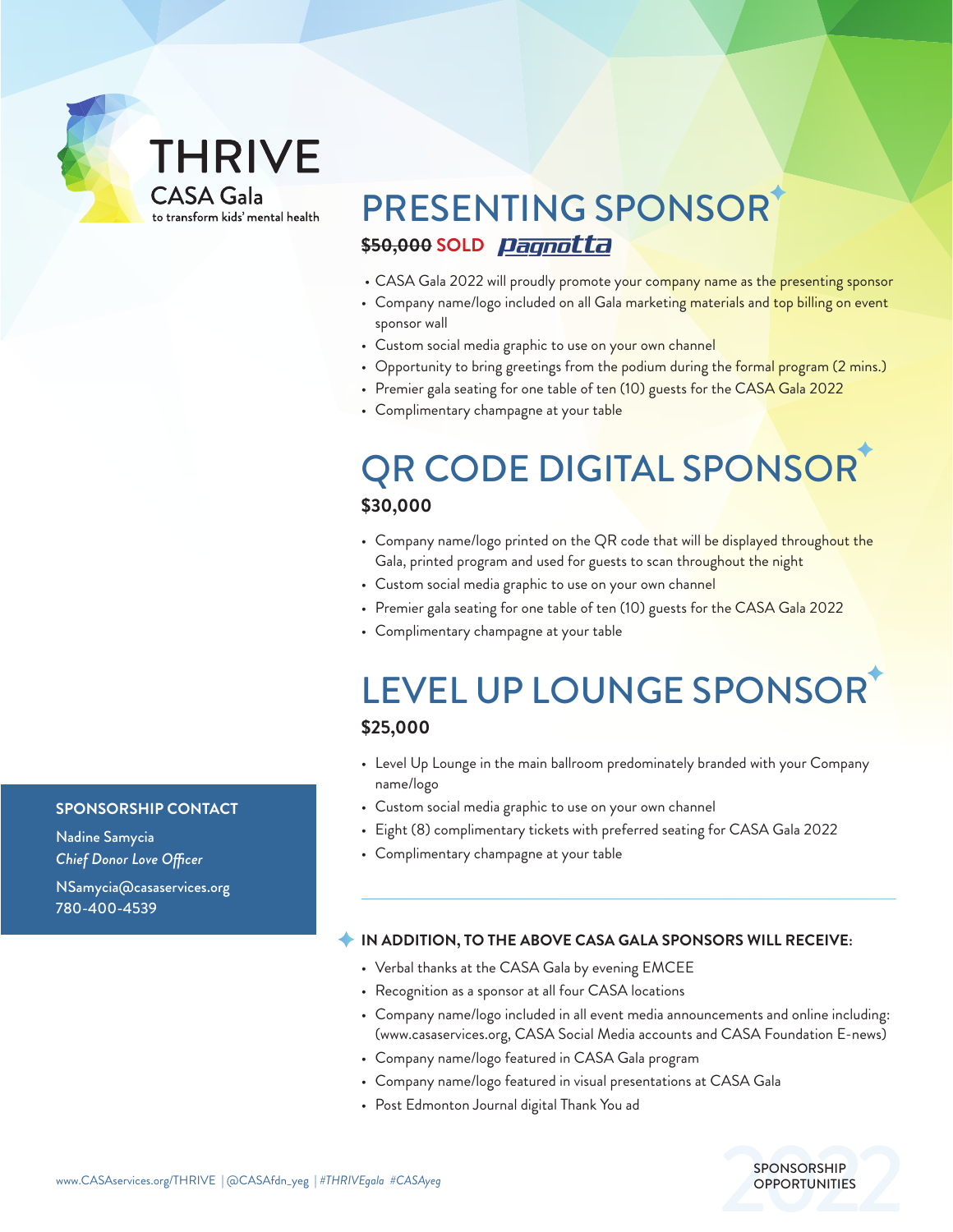# **THRIVE** CASA Gala

to transform kids' mental health

# ENTERTAINMENT SPONSOR **\$25,000**

- The CASA Gala will display your company name/logo on the stage as the show sponsor during the main performance. Includes branded stage wrap on our intimate centre stage
- Custom social media graphic to use on your own channel
- Eight (8) complimentary tickets with preferred seating for the CASA Gala 2022
- Complimentary champagne at your table

# THRIVE RECEPTION SPONSOR

### **\$20,000**

- CASA Gala guests will be welcomed into Hall D with branded reception space featuring your company name/logo
- Eight (8) complimentary tickets with preferred seating for the CASA Gala 2022
- Complimentary champagne at your table

# RAFFLE SPONSOR

### **\$15,000**

- The CASA Gala will feature your company name/logo on the specific raffle marketing item (LED Wristband) that will be offered to each guest
- Six (6) complimentary tickets for the CASA Gala 2022

### **SPONSORSHIP CONTACT**

Nadine Samycia *Chief Donor Love Officer*

NSamycia@casaservices.org 780-400-4539

### **IN ADDITION, TO THE ABOVE CASA GALA SPONSORS WILL RECEIVE:**

- Verbal thanks at the CASA Gala by evening EMCEE
- Recognition as a sponsor at all four CASA locations
- Company name/logo included in all event media announcements and online including: (www.casaservices.org, CASA Social Media accounts and CASA Foundation E-news)
- Company name/logo featured in CASA Gala program
- Company name/logo featured in visual presentations at CASA Gala
- Post Edmonton Journal digital Thank You ad